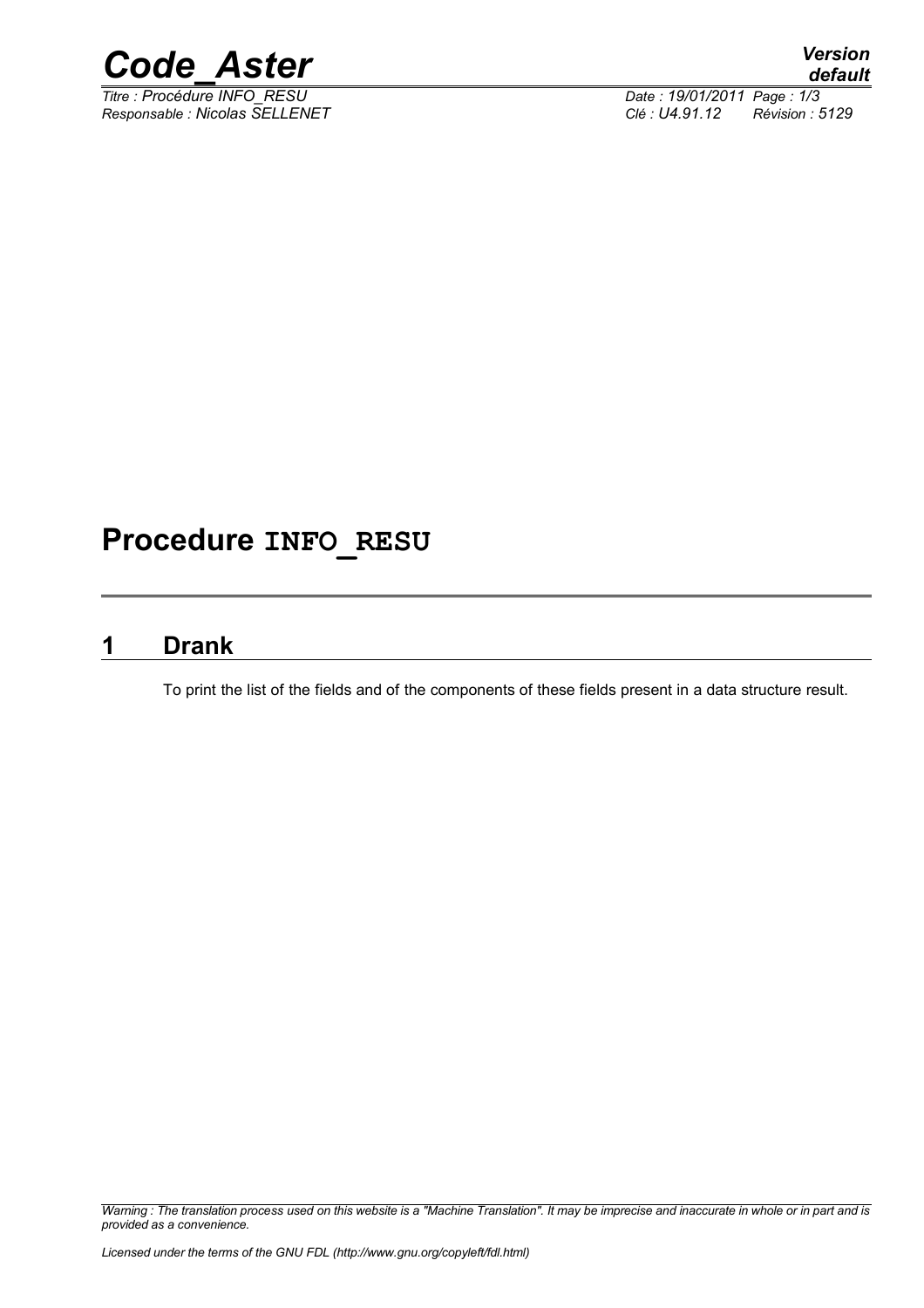# *Code\_Aster Version*

*Titre : Procédure INFO\_RESU Date : 19/01/2011 Page : 2/3 Responsable : Nicolas SELLENET Clé : U4.91.12 Révision : 5129*

### **2 Syntax**

|  | INFO RESU |  |
|--|-----------|--|
|  |           |  |

♦RESULTAT=RESU , [result]

 $\Diamond$ UNITE = 6,

**)**

*Warning : The translation process used on this website is a "Machine Translation". It may be imprecise and inaccurate in whole or in part and is provided as a convenience.*

| <b></b>        |
|----------------|
| default        |
| <u>version</u> |

/numfi [I]